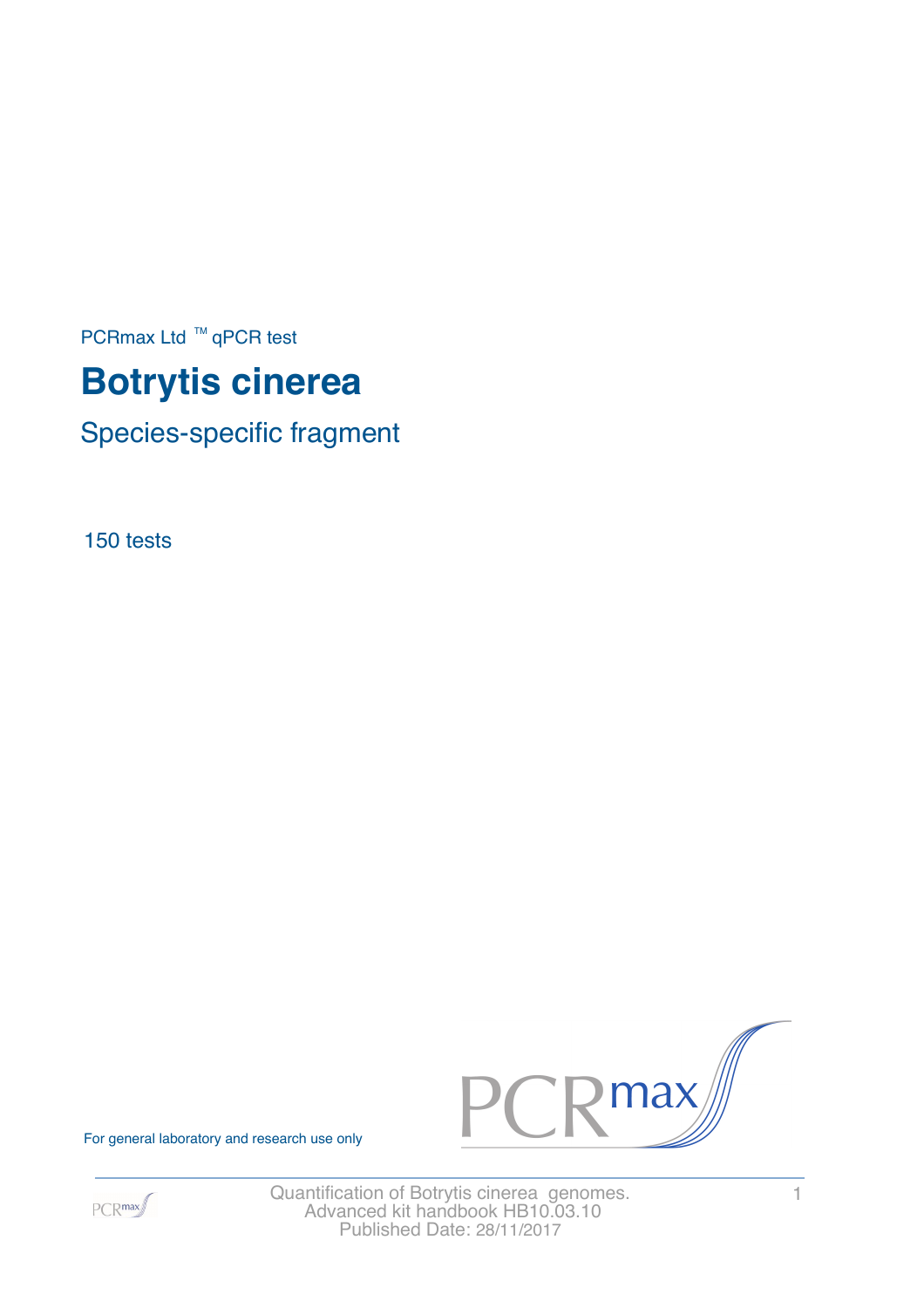## Introduction to Botrytis cinerea

Botryotinia cinerea is a spore forming fungus of the Botryotinia genus with a haploid DNA genome of approximately 38 Mb. The asexual form is called Botrytis cinerea, while the sexual form is Botryotinia cinerea (also known as Botryotinia fuckeliana), although they are the same organism. The anamorphic form blights many fruit crops causing rot.

The organism over-winters in one of two ways depending on the conditions. The first is as mycelia – the mass of branching hyphae living on decaying plant matter; while the second is as sclerotia – which is where the mycelia harden and compact, then detaches from the fungi. When conditions improve in the spring, new growth begins with the production of condiophores bearing conidia. These conidia detach and are dispersed by wind to attack new hosts. Initial infection usually occurs in a previously damaged tissue that has increased susceptibility although seedlings are also vulnerable. New mycelia then invade the tissue causing cells death which results in tissue softening and eventually decay. These mycelia ultimately produce new condiophores and the cycle continues. Fungicide can often be used to prevent B. cinerea infection. Preventing the spread of this disease usually involves removing infected plants or parts of the plant during dry conditions.

In grapes – the most commercially affected plant – the fungus causes two conditions: grey rot, in wet or humid conditions which results in the loss of infected bunches; and noble rot, in dry conditions which can result in sweetening the grapes. The fungus also infects many other plants including vegetables and fruit. In these plants it can cause leaf spots, shoot or bud blights, bud blats or cankers depending on the specific part of the plant that is infected.

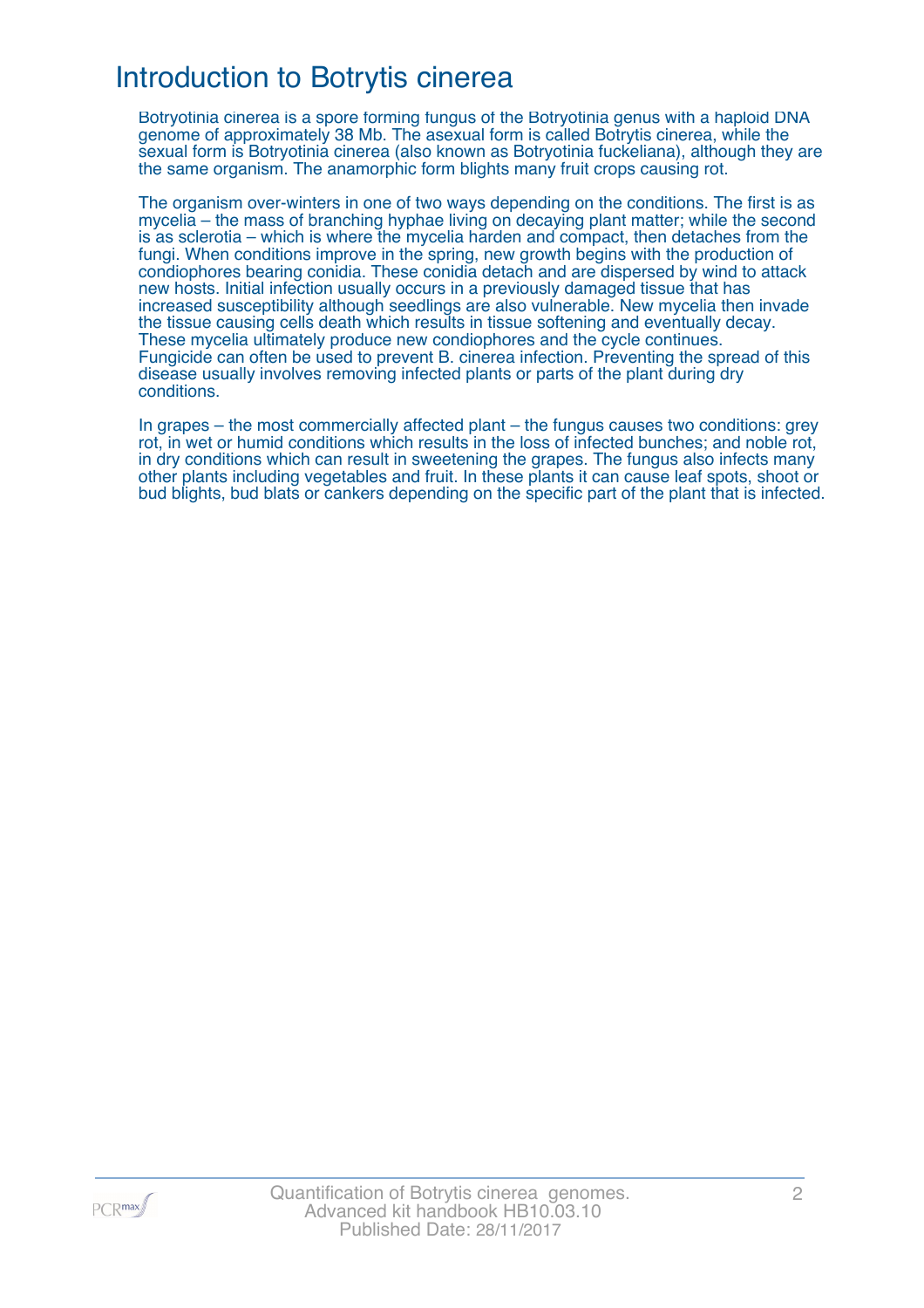

The PCR Max qPCR Kit for Botrytis cinerea (B.cinerea) genomes is designed for the in vitro quantification of B.cinerea genomes. The kit is designed to have the broadest detection profile possible whilst remaining specific to the B.cinerea genome.

The primers and probe sequences in this kit have 100% homology with a broad range of B.cinerea sequences based on a comprehensive bioinformatics analysis.

The intergenic spacer region has previously been identified as a highly specific market for Botryotinia cinerea (Plant Physiol Biochem. 2005 Sep;43(9):890-9) and the primers have 100% homology with all reference sequences for Botryotinia cinerea in the NCBI database (DQ000001.1, AY674786.1, AY694147.1, AY694146.1, AJ422103.1, AJ539088.1).

If you require further information, or have a specific question about the detection profile of this kit then please send an e.mail to CPtechsupport@coleparmer.com and our bioinformatics team will answer your question.

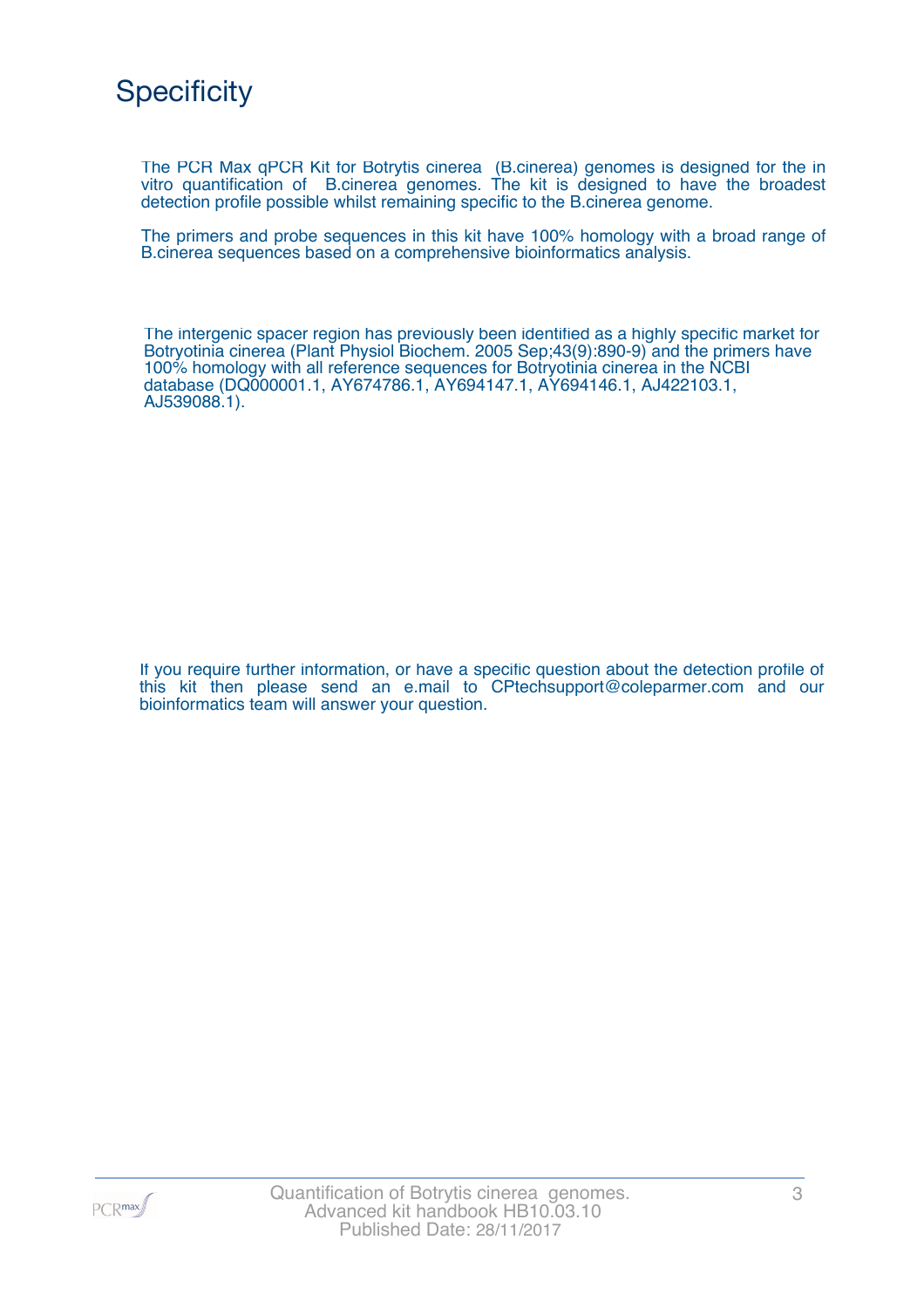## Kit contents

- **B.cinerea specific primer/probe mix (150 reactions BROWN)** FAM labelled
- **B.cinerea positive control template (for Standard curve RED)**
- **Internal extraction control primer/probe mix (150 reactions BROWN)** VIC labelled as standard
- **Internal extraction control DNA (150 reactions BLUE)**
- **Endogenous control primer/probe mix (150 reactions BROWN)** FAM labelled
- **RNase/DNase free water (WHITE)** for resuspension of primer/probe mixes
- **Template preparation buffer (YELLOW)** for resuspension of and internal extraction control template, positive control template and standard curve preparation

# Reagents and equipment to be supplied by the user

#### **Real-time PCR Instrument**

#### **DNA extraction kit**

This kit is designed to work well with all processes that yield high quality DNA with minimal PCR inhibitors.

#### **Lyophilised 2X qPCR Master Mix**

This kit is designed to be compatible with all commercially available master mixes that run with standard cycling conditions.

**Pipettors and Tips**

**Vortex and centrifuge**

#### **Thin walled 1.5 ml PCR reaction tubes**

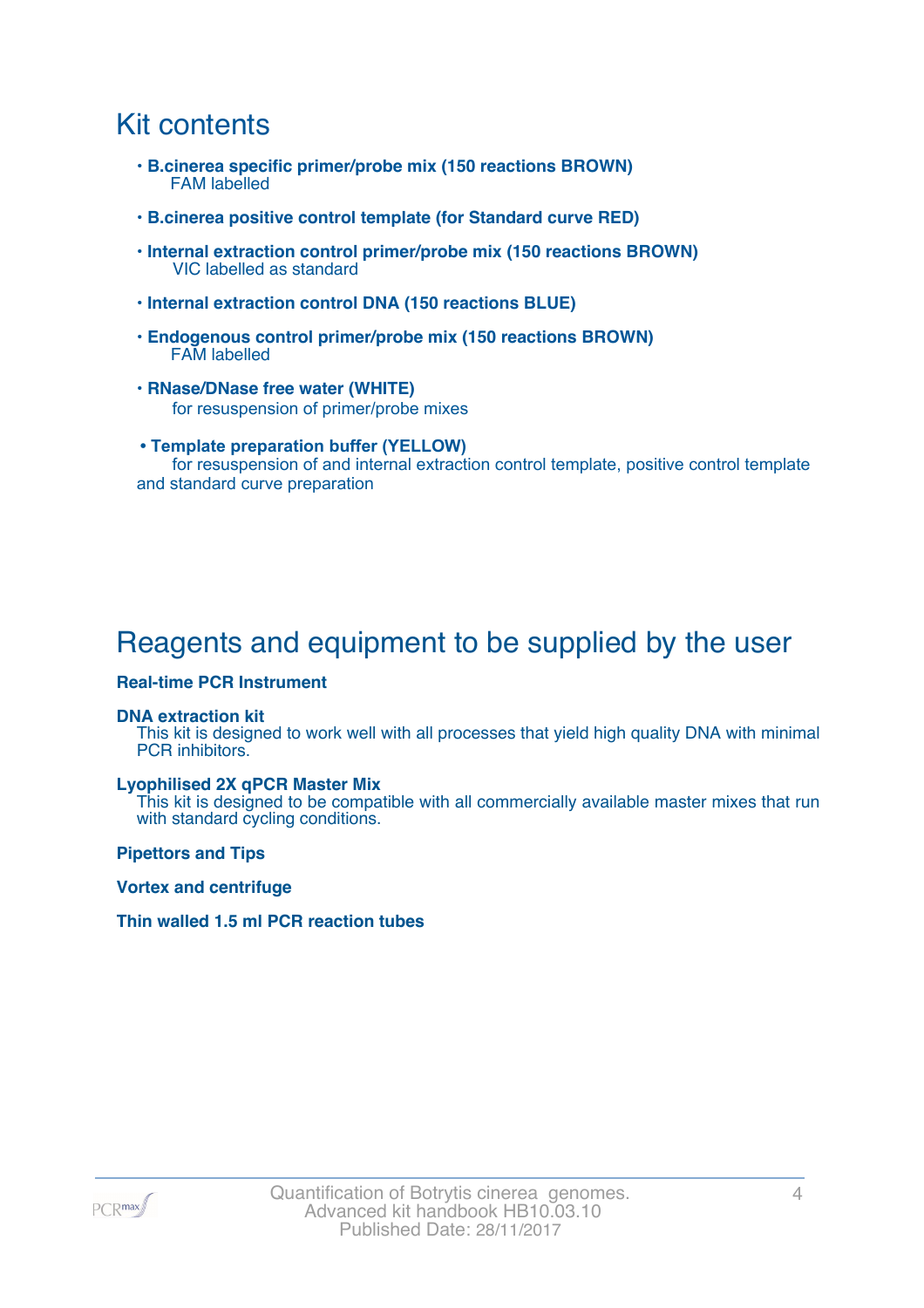### Kit storage and stability

This kit is stable at room temperature but should be stored at -20°C on arrival. Once the lyophilised components have been resuspended they should not be exposed to temperatures above -20ºC for longer than 30 minutes and unnecessary repeated freeze/thawing should be avoided. The kit is stable for six months from the date of resuspension under these circumstances.

If a standard curve dilution series is prepared this can be stored frozen for an extended period. If you see any degradation in this serial dilution a fresh standard curve can be prepared from the positive control.

PCRmax does not recommend using the kit after the expiry date stated on the pack.

### Suitable sample material

All kinds of sample material suited for PCR amplification can be used. Please ensure the samples are suitable in terms of purity, concentration, and DNA integrity (An internal PCR control is supplied to test for non specific PCR inhibitors). Always run at least one negative control with the samples. To prepare a negative-control, replace the template DNA sample with RNase/DNase free water.

### Dynamic range of test

Under optimal PCR conditions PCRmax B.cinerea detection kits have very high priming efficiencies of >95% and can detect less than 100 copies of target template.

### Notices and disclaimers

This product is developed, designed and sold for research purposes only. It is not intended for human diagnostic or drug purposes or to be administered to humans unless clearly expressed for that purpose by the Food and Drug Administration in the USA or the appropriate regulatory authorities in the country of use. During the warranty period Master Mix detection kits allow precise and reproducible data recovery combined with excellent sensitivity. For data obtained by violation to the general GLP guidelines and the manufacturer's recommendations the right to claim under guarantee is expired. PCR is a proprietary technology covered by several US and foreign patents. These patents are owned by Roche Molecular Systems Inc. and have been sub-licensed by PE Corporation in certain fields. Depending on your specific application you may need a license from Roche or PE to practice PCR. Additional information on purchasing licenses to practice the PCR process may be obtained by contacting the Director of Licensing at Roche Molecular Systems, 1145 Atlantic Avenue, Alameda, CA 94501 or Applied Biosystems business group of the Applera Corporation, 850 Lincoln Centre Drive, Foster City, CA 94404. In addition, the 5' nuclease assay and other homogeneous amplification methods used in connection with the PCR process may be covered by U. S. Patents 5,210,015 and 5,487,972, owned by Roche Molecular Systems, Inc, and by U.S. Patent 5,538,848, owned by The Perkin-Elmer Corporation.

### **Trademarks**

#### Master Mix™ is a trademark of Cole-Parmer Ltd.

The PCR process is covered by US Patents 4,683,195, and 4,683,202 and foreign equivalents owned by Hoffmann-La Roche AG. BI, ABI PRISM® GeneAmp® and MicroAmp® are registered trademarks of the Applera Genomics (Applied Biosystems Corporation). BIOMEK® is a registered trademark of Beckman Instruments, Inc.; iCycler™ is a registered trademark of Bio-Rad Laboratories, Rotor-Gene is a trademark of Corbett Research. LightCycler™ is a registered trademark of the Idaho Technology Inc. GeneAmp®, TaqMan® and AmpliTaqGold® are registered trademarks of Roche Molecular Systems, Inc., The purchase of the Master Mix reagents cannot be construed as an authorization or implicit license to practice PCR under any patents held by Hoffmann-LaRoche Inc.

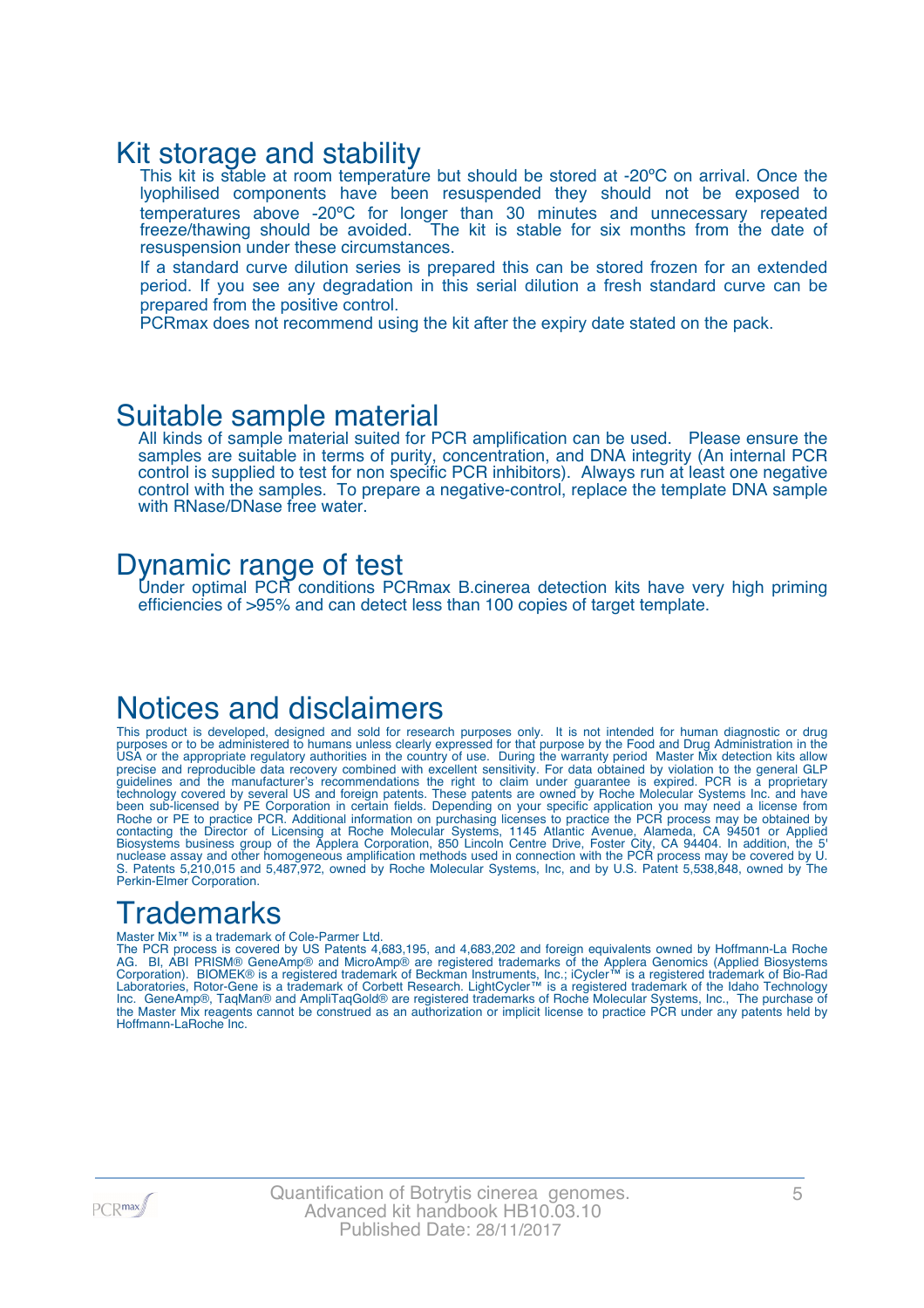## Principles of the test

#### **Real-time PCR**

A B.cinerea specific primer and probe mix is provided and this can be detected through the FAM channel.

The primer and probe mix provided exploits the so-called TaqMan® principle. During PCR amplification, forward and reverse primers hybridize to the B.cinerea DNA. A fluorogenic probe is included in the same reaction mixture which consists of a DNA probe labeled with a 5`-dye and a 3`-quencher. During PCR amplification, the probe is cleaved and the reporter dye and quencher are separated. The resulting increase in fluorescence can be detected on a range of real-time PCR platforms.

#### **Positive control**

For copy number determination and as a positive control for the PCR set up, the kit contains a positive control template. This can be used to generate a standard curve of B. cinerea copy number / Cq value. Alternatively the positive control can be used at a single dilution where full quantitative analysis of the samples is not required. Each time the kit is used, at least one positive control reaction must be included in the run. A positive result indicates that the primers and probes for detecting the target B.cinerea gene worked properly in that particular experimental scenario. If a negative result is obtained the test results are invalid and must be repeated. Care should be taken to ensure that the positive control does not contaminate any other kit component which would lead to false-positive results. This can be achieved by handling this component in a Post PCR environment. Care should also be taken to avoid cross-contamination of other samples when adding the positive control to the run. This can be avoided by sealing all other samples and negative controls before pipetting the positive control into the positive control well.

#### **Negative control**

To validate any positive findings a negative control reaction should be included every time the kit is used. For this reaction the RNase/DNase free water should be used instead of template. A negative result indicates that the reagents have not become contaminated while setting up the run.

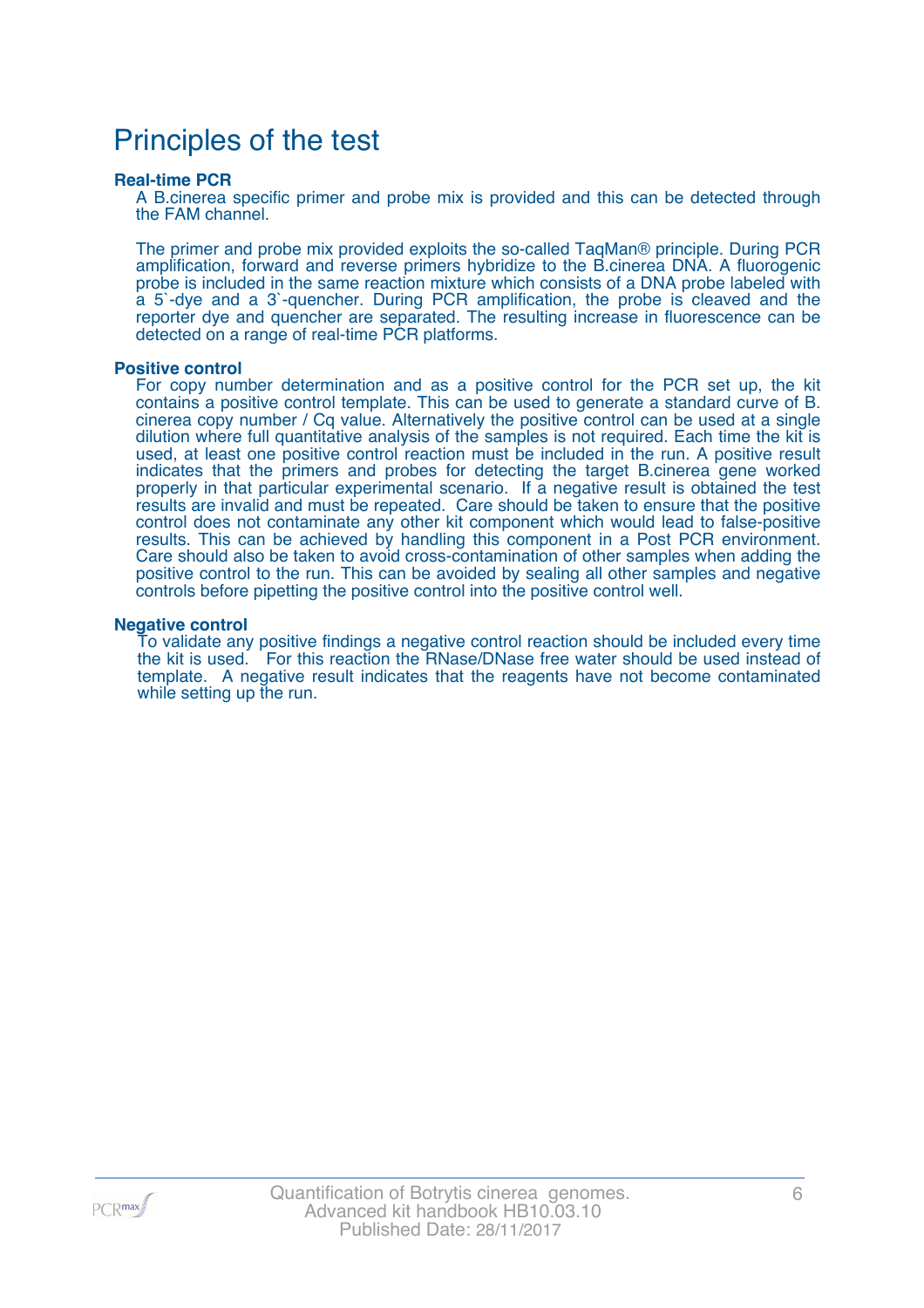#### **Internal DNA extraction control**

When performing DNA extraction, it is often advantageous to have an exogenous source of DNA template that is spiked into the lysis buffer. This control DNA is then co-purified with the sample DNA and can be detected as a positive control for the extraction process. Successful co-purification and real-time PCR for the control DNA also indicates that PCR inhibitors are not present at a high concentration.

A separate primer and probe mix are supplied with this kit to detect the exogenous DNA using real-time PCR. The primers are present at PCR limiting concentrations which allows multiplexing with the target sequence primers. Amplification of the control DNA does not interfere with detection of the B.cinerea target DNA even when present at low copy number. The Internal control is detected through the VIC channel and gives a Cq value of 28+/-3.

#### **Endogenous control**

To confirm extraction of a valid biological template, a primer and probe mix is included to detect an endogenous gene. Detection of the endogenous control is through the FAM channel and it is NOT therefore possible to perform a multiplex with the B.cinerea primers. A poor endogenous control signal may indicate that the sample did not contain sufficient biological material.

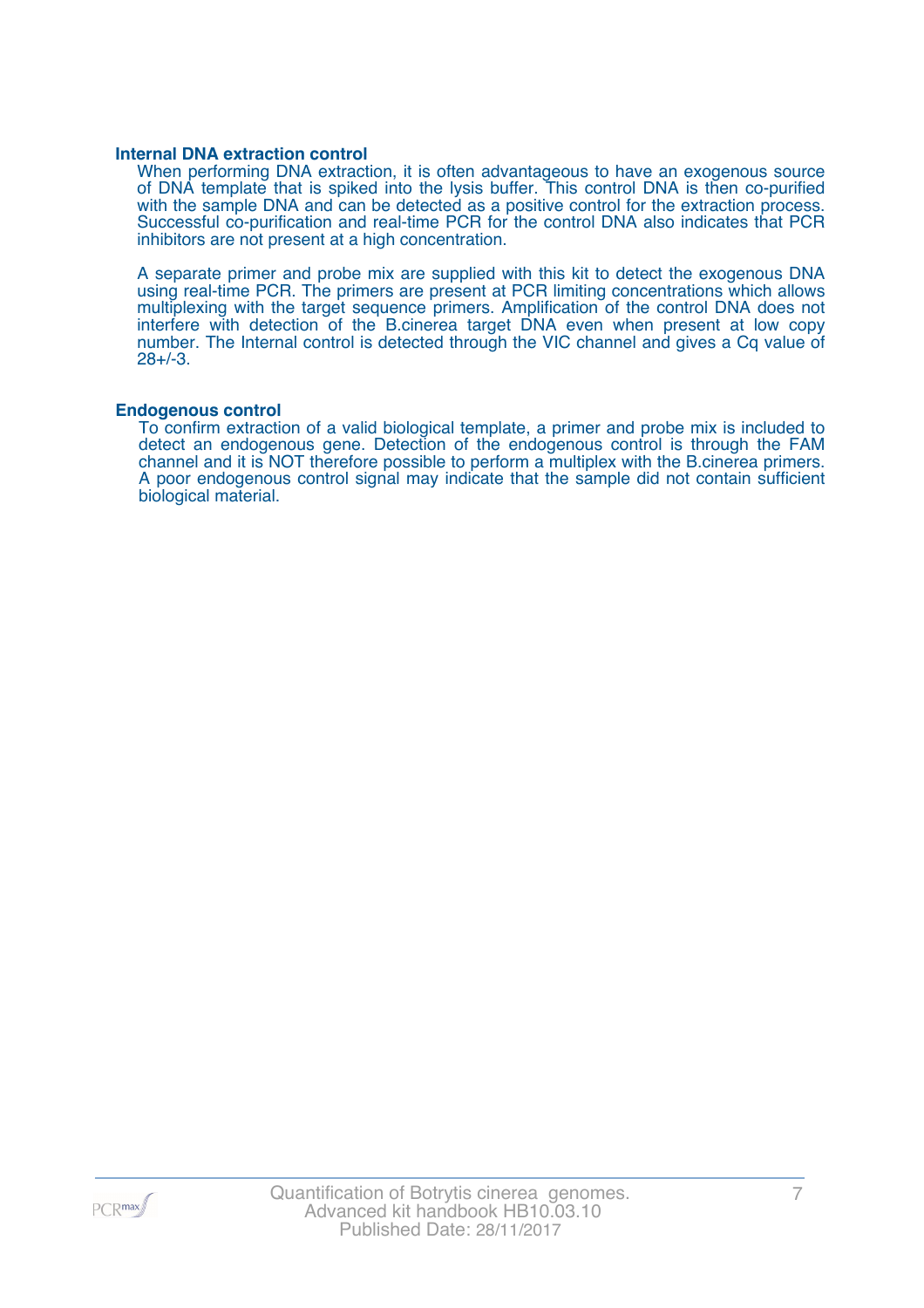### Resuspension Protocol

To minimize the risk of contamination with foreign DNA, we recommend that all pipetting be performed in a PCR clean environment. Ideally this would be a designated PCR lab or PCR cabinet. Filter tips are recommended for all pipetting steps.

- **1. Pulse-spin each tube in a centrifuge before opening.** This will ensure lyophilised primer and probe mix is in the base of the tube and is not spilt upon opening the tube.
- **2. Resuspend the primer/probe mixes in the RNase/DNase free water supplied, according to the table below:**

To ensure complete resuspension, vortex each tube thoroughly.

| Component - resuspend in water                       | Volume  |
|------------------------------------------------------|---------|
| <b>Pre-PCR pack</b>                                  |         |
| B.cinerea primer/probe mix (BROWN)                   | 165 µl  |
| Internal extraction control primer/probe mix (BROWN) | $165$ µ |
| Endogenous control primer/probe mix (BROWN)          | 165 ul  |

**3. Resuspend the internal control template and positive control template in the template preparation buffer supplied, according to the table below:** To ensure complete resuspension, vortex the tube thoroughly.

| Component - resuspend in template preparation buffer |          |  |
|------------------------------------------------------|----------|--|
| <b>Pre-PCR heat-sealed foil</b>                      |          |  |
| Internal extraction control DNA (BLUE)               | 600 µl   |  |
| <b>Post-PCR heat-sealed foil</b>                     |          |  |
| B.cinerea Positive Control Template (RED) *          | $500$ µl |  |

\* This component contains high copy number template and is a VERY significant contamination risk. It must be opened and handled in a separate laboratory environment, away from the other components.

### DNA extraction

The internal extraction control DNA can be added either to the DNA lysis/extraction buffer or to the DNA sample once it has been resuspended in lysis buffer.

**DO NOT add the internal extraction control DNA directly to the unprocessed biological sample as this will lead to degradation and a loss in signal.**

- **1. Add 4µl of the Internal extraction control DNA (BLUE) to each sample in DNA lysis/extraction buffer per sample.**
- **2. Complete DNA extraction according to the manufacturers protocols.**

PCR<sub>max</sub>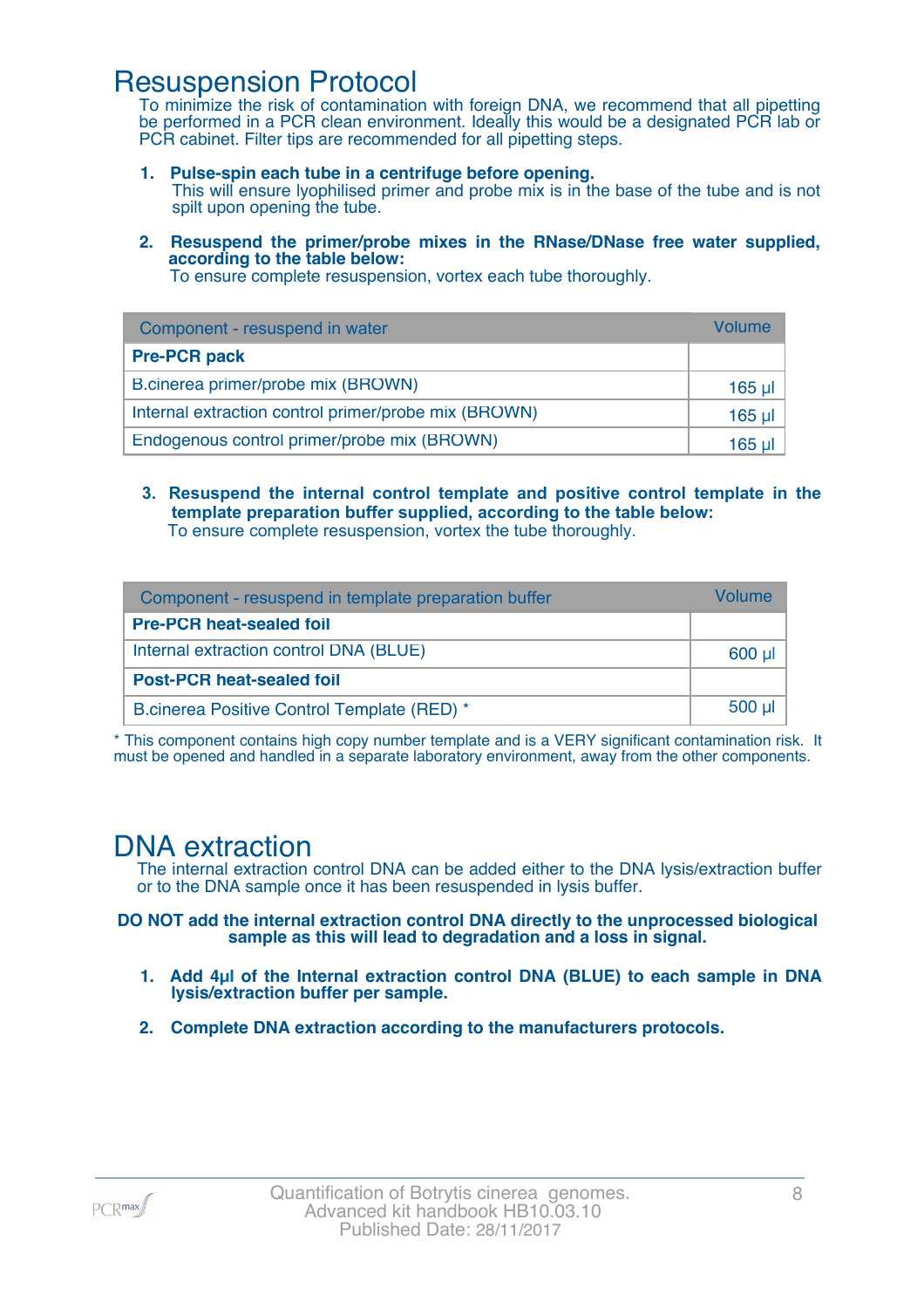# qPCR detection protocol

**1. For each DNA sample prepare a reaction mix according to the table below:** Include sufficient reactions for positive and negative controls.

| Component                                            | Volume         |
|------------------------------------------------------|----------------|
| Lyophilised 2X qPCR Master Mix                       | $10 \mu$       |
| B.cinerea primer/probe mix (BROWN)                   | 1 µl           |
| Internal extraction control primer/probe mix (BROWN) | 1 µl           |
| RNase/DNase free water (WHITE)                       | 3 <sub>µ</sub> |
| <b>Final Volume</b>                                  | 15 µl          |

#### **2. For each DNA sample prepare an endogenous control reaction according to the table below (Optional):**

This control reaction will provide crucial information regarding the quality of the biological sample.

| Component                                   | Volume       |
|---------------------------------------------|--------------|
| Lyophilised 2X qPCR Master Mix              | 10 ul        |
| Endogenous control primer/probe mix (BROWN) | 1 ul         |
| RNase/DNase free water (WHITE)              | $4 \mu$      |
| <b>Final Volume</b>                         | <u>15 ul</u> |

- **3. Pipette 15µl of each mix into individual wells according to your real-time PCR experimental plate set up.**
- **4. Prepare sample DNA templates for each of your samples.**
- **5. Pipette 5µl of DNA template into each well, according to your experimental plate set up.**

For negative control wells use 5µl of RNase/DNase free water. The final volume in each well is 20ul.

**6. If a standard curve is included for quantitative analysis prepare a reaction mix according to the table below:**

| Component                          | Volume   |
|------------------------------------|----------|
| Lyophilised 2X qPCR Master Mix     | $10 \mu$ |
| B.cinerea primer/probe mix (BROWN) | 1 $\mu$  |
| RNase/DNase free water (WHITE)     | 4 $\mu$  |
| <b>Final Volume</b>                | 15 $\mu$ |

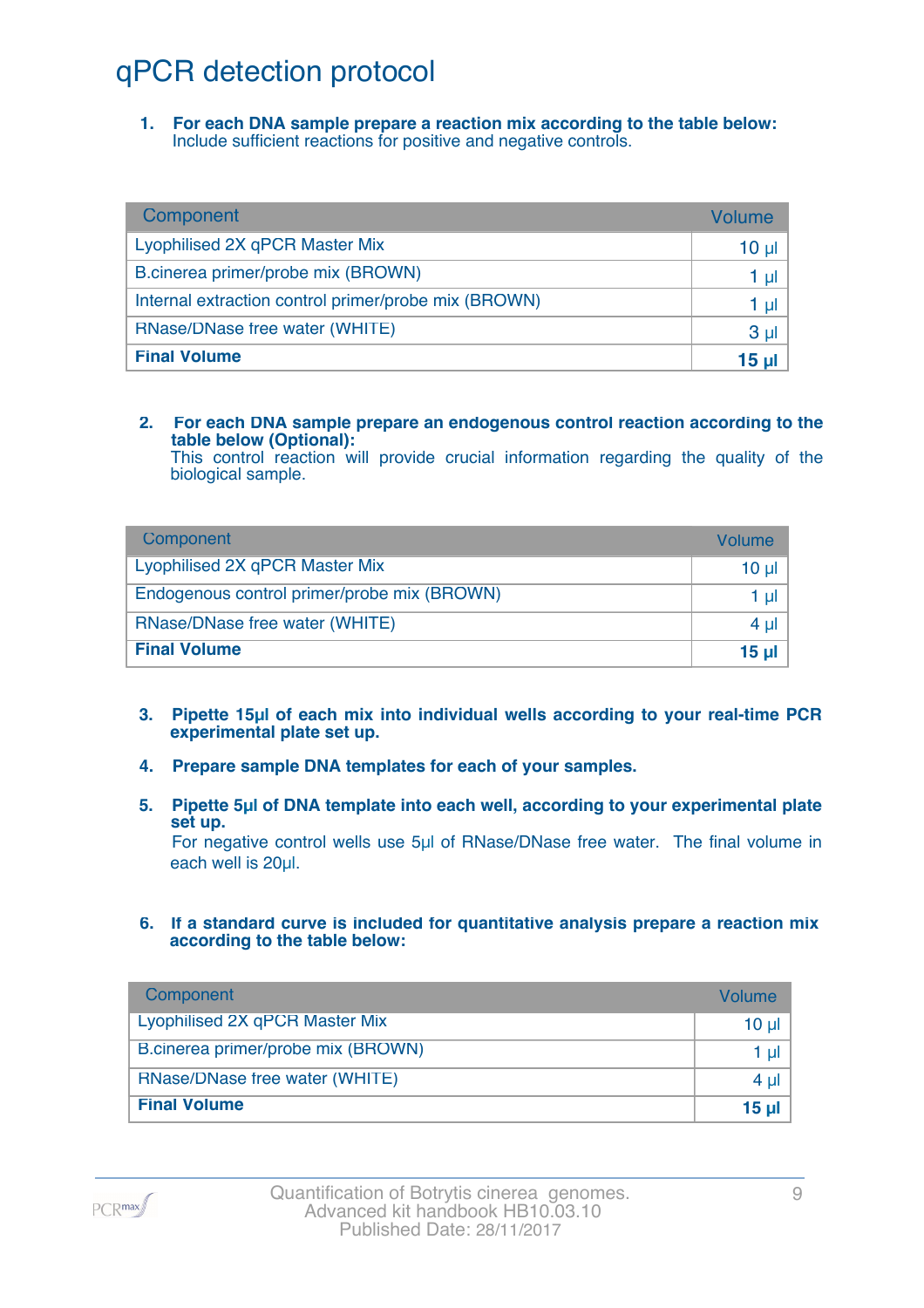#### **7. Preparation of standard curve dilution series.**

- 1) Pipette 90µl of template preparation buffer into 5 tubes and label 2-6
- 2) Pipette 10µl of Positive Control Template (RED) into tube 2
- 3) Vortex thoroughly
- 4) Change pipette tip and pipette 10µl from tube 2 into tube 3
- 5) Vortex thoroughly

Repeat steps 4 and 5 to complete the dilution series

| <b>Standard Curve</b>         | <b>Copy Number</b>     |
|-------------------------------|------------------------|
| Tube 1 Positive control (RED) | $2 \times 10^5$ per µl |
| Tube 2                        | $2 \times 10^4$ per µl |
| Tube 3                        | $2 \times 10^3$ per µl |
| Tube 4                        | $2 \times 10^2$ per µl |
| Tube 5                        | 20 per µl              |
| Tube 6                        | 2 per µl               |

**8. Pipette 5µl of standard template into each well for the standard curve according to your experimental plate set up.** The final volume in each well is 20µl.

# qPCR amplification protocol

Amplification conditions using Lyophilised 2X qPCR Master Mix.

|             | <b>Step</b>              | <b>Time</b>     | <b>Temp</b> |
|-------------|--------------------------|-----------------|-------------|
|             | Enzyme activation        | 2 min           | 95 °C       |
| Cycling x50 | <b>Denaturation</b>      | 10 <sub>s</sub> | 95 °C       |
|             | <b>DATA COLLECTION *</b> | 60 <sub>s</sub> | 60 °C       |

\* Fluorogenic data should be collected during this step through the FAM and VIC channels

PCR<sub>max</sub>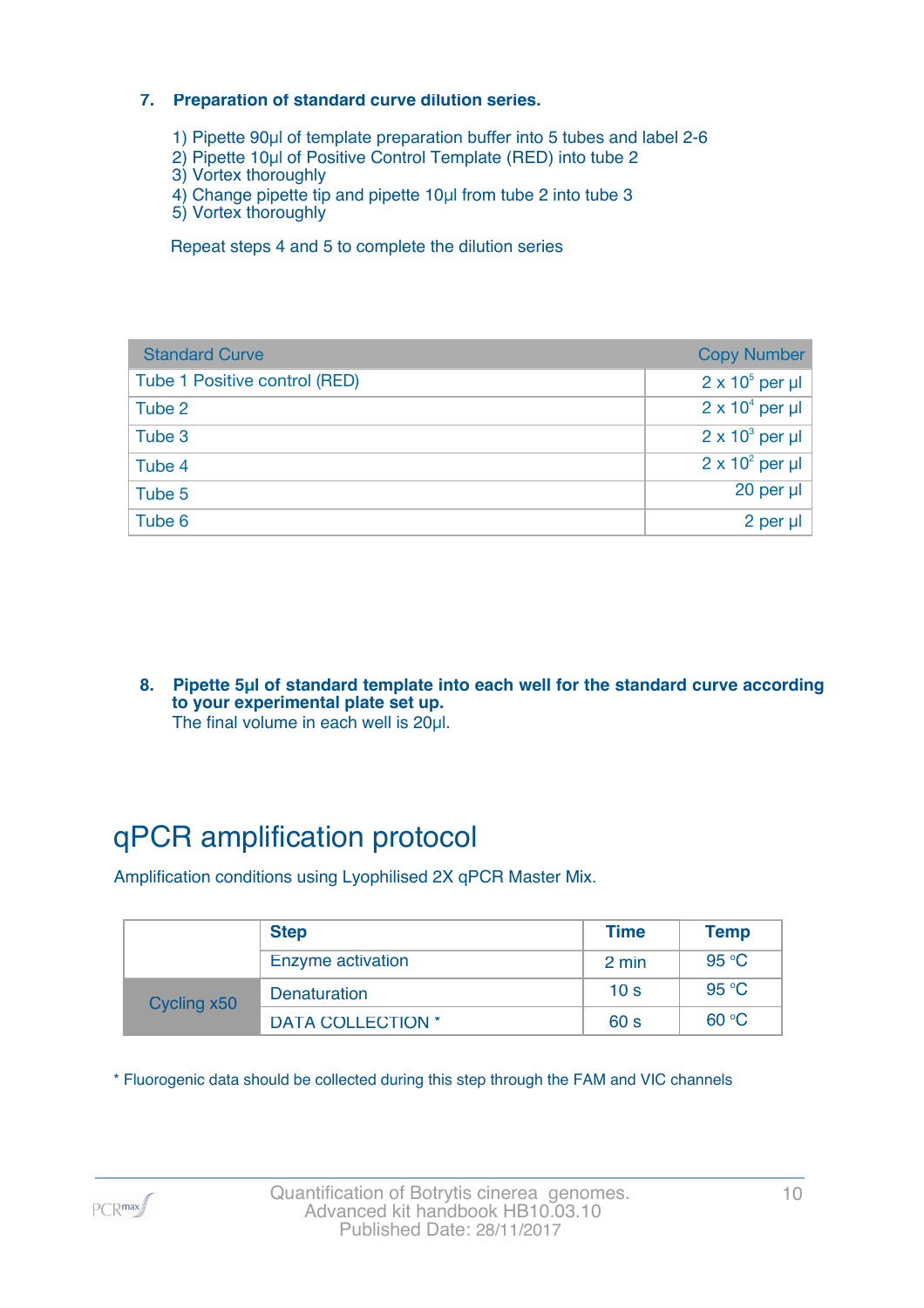# Interpretation of Results

| <b>Target</b><br>(FAM) | <b>Internal</b><br>control<br>(NIC) | <b>Positive</b><br>control | <b>Negative</b><br>control | Interpretation                                                                                                  |
|------------------------|-------------------------------------|----------------------------|----------------------------|-----------------------------------------------------------------------------------------------------------------|
| $\leq 30$              | $+ 1 -$                             | ٠                          |                            | <b>POSITIVE QUANTITATIVE RESULT</b><br>calculate copy number                                                    |
| > 30                   | ÷                                   | ÷                          |                            | <b>POSITIVE QUANTITATIVE RESULT</b><br>calculate copy number                                                    |
| > 30                   |                                     |                            |                            | <b>POSITIVE QUALITATIVE RESULT</b><br>do not report copy number as this<br>may be due to poor sample extraction |
|                        | ÷                                   | ٠                          |                            | <b>NEGATIVE RESULT</b>                                                                                          |
| $+ 1 -$                | $+ 1 -$                             | ٠                          | $\leq$ 35                  | <b>EXPERIMENT FAILED</b><br>due to test contamination                                                           |
| $+ 1 -$                | $+ 1 -$                             | ÷                          | > 35                       | $\star$                                                                                                         |
|                        |                                     | ٠                          |                            | <b>SAMPLE PREPARATION FAILED</b>                                                                                |
|                        |                                     |                            |                            | <b>EXPERIMENT FAILED</b>                                                                                        |

Positive control template (RED) is expected to amplify between Cq 16 and 23. Failure to satisfy this quality control criterion is a strong indication that the experiment has been compromised.

\*Where the test sample is positive and the negative control is positive with a  $Cq > 35$ , the sample must be reinterpreted based on the relative signal strength of the two results:



If the sample amplifies  $> 5$  Cq earlier than the negative control then the sample should be reinterpreted (via the table above) with the negative control verified as negative.



If the sample amplifies < 5 Cq earlier than the negative control then the positive sample result is invalidated and the result should be determined inconclusive due to test contamination. The test for this sample should be repeated.